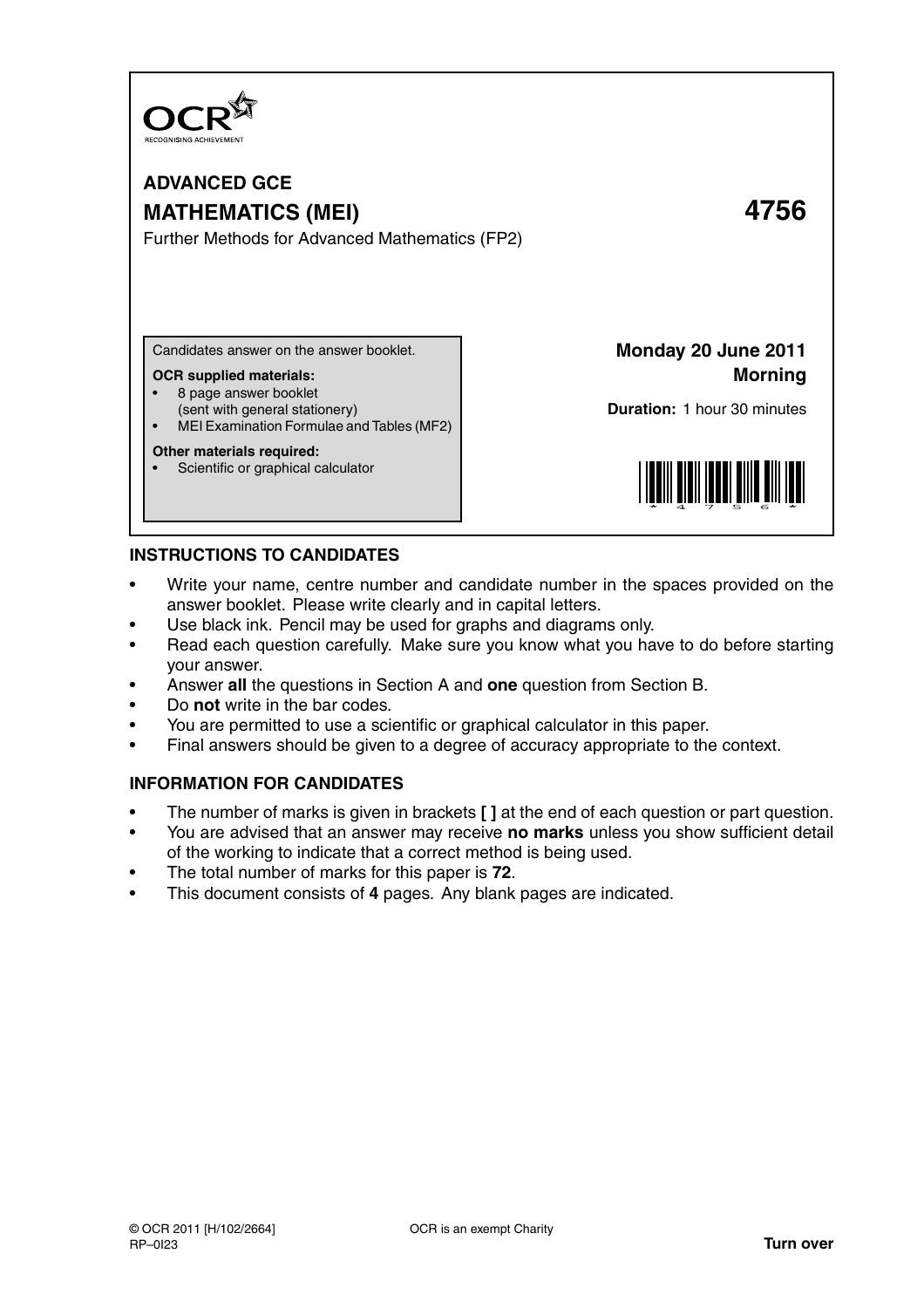#### **Section A** (54 marks)

#### **Answer all the questions**

- **1** (a) A curve has polar equation  $r = a(1 \sin \theta)$ , where  $a > 0$  and  $0 \le \theta < 2\pi$ .
	- **(i)** Sketch the curve. **[2]**
	- **(ii)** Find, in an exact form, the area of the region enclosed by the curve. **[7]**
	- **(b)** (i) Find, in an exact form, the value of the integral  $\frac{1}{2}$  $-\frac{1}{2}$ 1  $\frac{1}{1 + 4x^2} dx.$  [3]
		- $(i)$  Find, in an exact form, the value of the integral  $\left| \right|$  $\frac{1}{2}$  $-\frac{1}{2}$ 1  $(1 + 4x^2)$  $\frac{3}{2}$  dx. **[6]**

**2** (a) Use de Moivre's theorem to find expressions for sin 5 $\theta$  and cos 5 $\theta$  in terms of sin  $\theta$  and cos  $\theta$ . Hence show that, if  $t = \tan \theta$ , then

$$
\tan 5\theta = \frac{t(t^4 - 10t^2 + 5)}{5t^4 - 10t^2 + 1}.
$$
 [6]

**(b)** (i) Find the 5th roots of  $-4\sqrt{2}$  in the form  $re^{j\theta}$ , where  $r > 0$  and  $0 \le \theta < 2\pi$ . [4]

These 5th roots are represented in the Argand diagram, in order of increasing  $\theta$ , by the points A, B, C, D, E.

**(ii)** Draw the Argand diagram, making clear which point is which. **[2]**

The mid-point of AB is the point P which represents the complex number *w*.

- **(iii)** Find, in exact form, the modulus and argument of *w*. **[3]**
- **(iv)** *w* is an *n*th root of a real number *a*, where *n* is a positive integer. State the least possible value of *n* and find the corresponding value of *a*.  $[3]$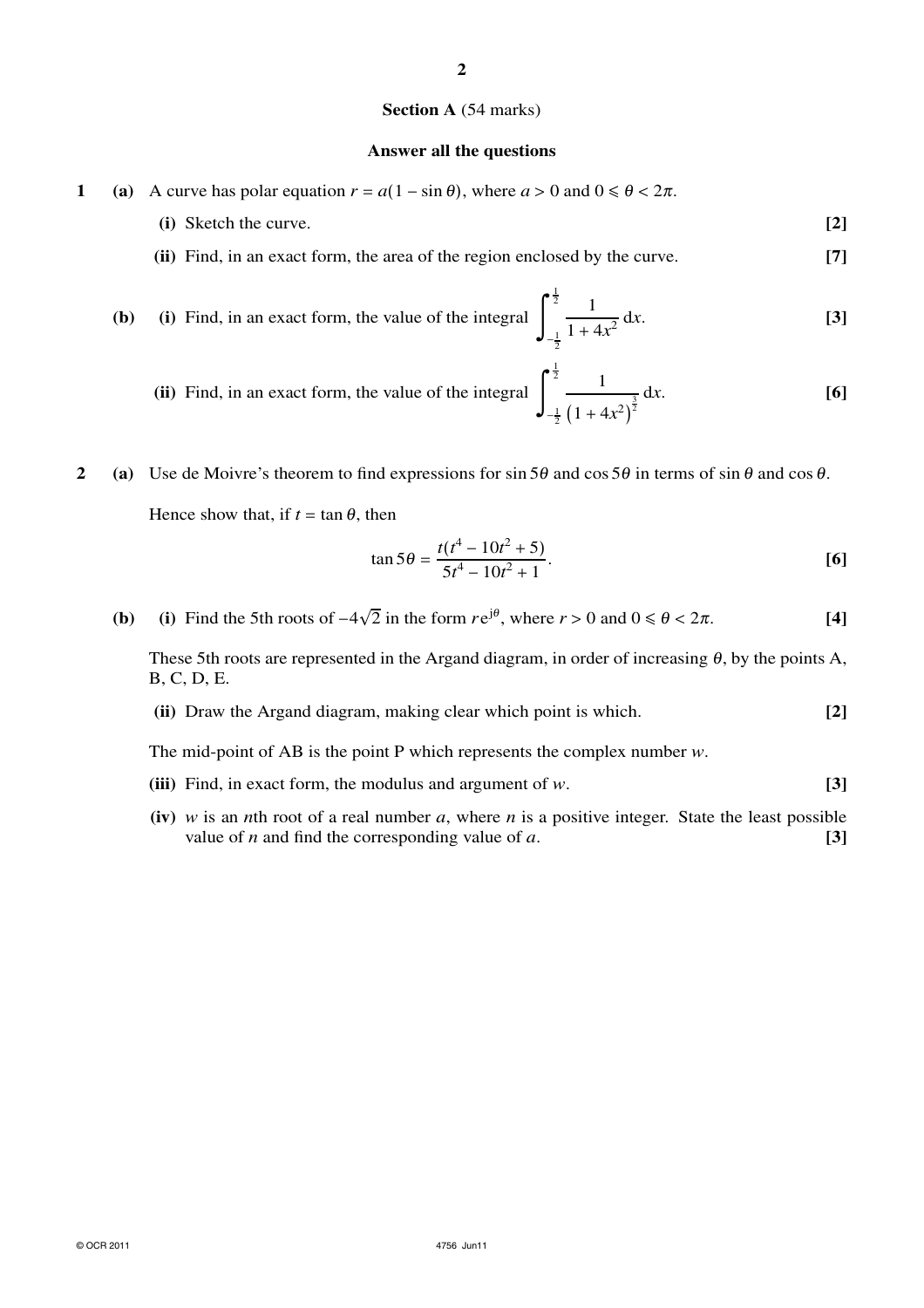**3 (i)** Find the value of *k* for which the matrix

$$
\mathbf{M} = \begin{pmatrix} 1 & -1 & k \\ 5 & 4 & 6 \\ 3 & 2 & 4 \end{pmatrix}
$$

does not have an inverse.

Assuming that *k* does not take this value, find the inverse of **M** in terms of *k*. **[7]**

(ii) In the case  $k = 3$ , evaluate

$$
\mathbf{M} \begin{pmatrix} -3 \\ 3 \\ 1 \end{pmatrix} . \tag{2}
$$

- **(iii)** State the significance of what you have found in part **(ii)**. **[2]**
- **(iv)** Find the value of *t* for which the system of equations

$$
x - y + 3z = t
$$
  
\n
$$
5x + 4y + 6z = 1
$$
  
\n
$$
3x + 2y + 4z = 0
$$

has solutions. Find the general solution in this case and describe the solution geometrically. **[7]**

#### **Section B** (18 marks)

#### **Answer one question**

#### *Option 1: Hyperbolic functions*

**4** (i) Given that  $\cosh y = x$ , show that  $y = \pm \ln(x + \sqrt{x^2 - 1})$  and that  $\arcosh x = \ln(x + \sqrt{x^2 - 1})$ . [7]

(ii) Find 
$$
\int_{\frac{4}{5}}^{1} \frac{1}{\sqrt{25x^2 - 16}} dx
$$
, expressing your answer in an exact logarithmic form. [5]

**(iii)** Solve the equation

 $5 \cosh x - \cosh 2x = 3$ ,

giving your answers in an exact logarithmic form. **[6]**